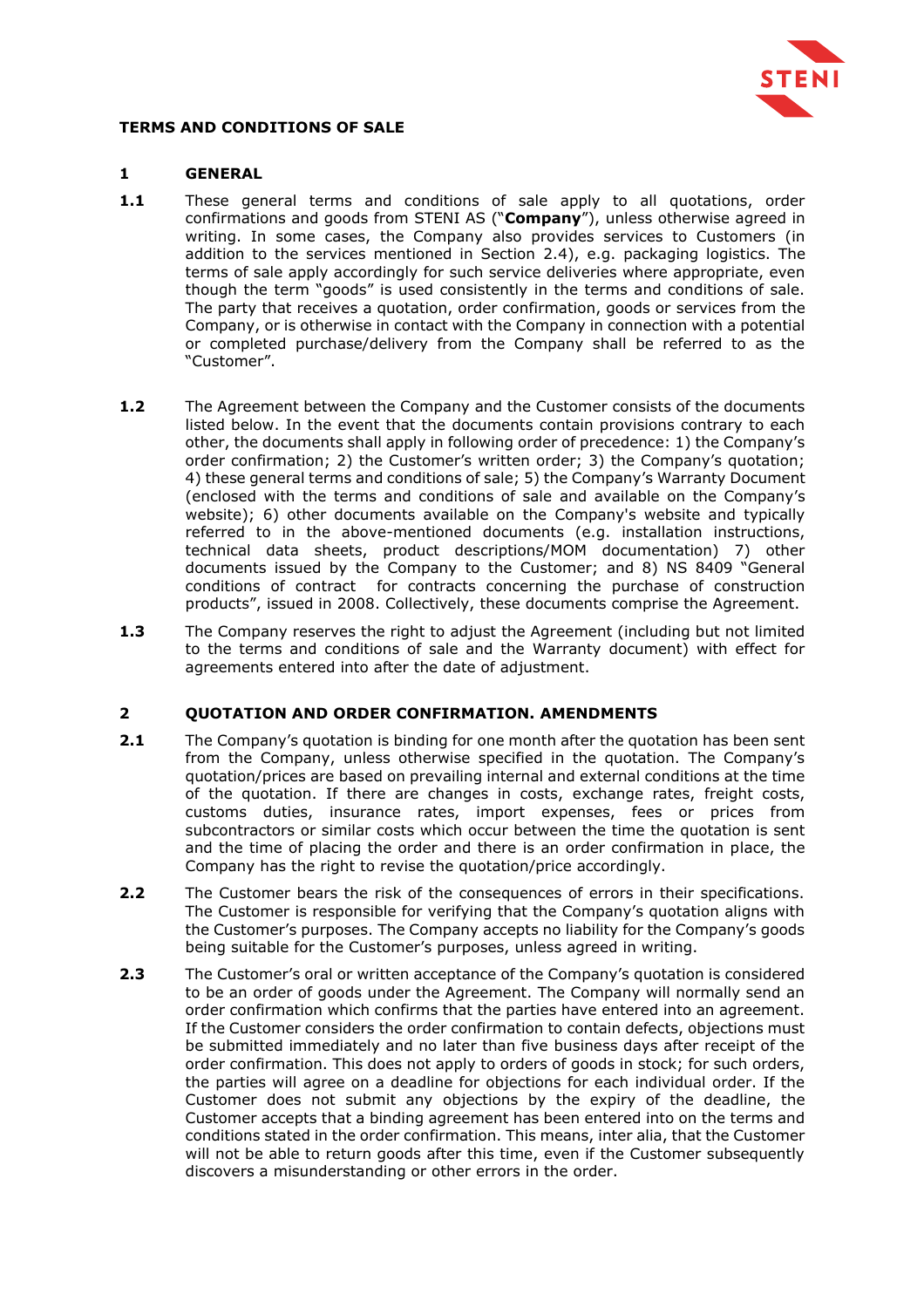

- <span id="page-1-0"></span>**2.4** Any technical assistance, calculation of material consumption and/or other service for which the Customer does not pay is exclusively a service provided by the Company, and cannot form the basis for any claim against the Company. Samples are expressions of the material's average quality. The Company accepts no liability for any colour differences between samples and delivered goods, and minor colour differences between different production runs.
- **2.5** The goods will be delivered in accordance with the order confirmation issued by the Company. Unless otherwise agreed, the order confirmation will be sent to the Customer only. It is the Customer's responsibility to forward the order confirmation to its own customer(s).
- **2.6** Amendments to quantities, dimensions, degree of processing or similar shall entitle the Company to revise prices and change the delivery date. Amendments that are so extensive that they in substance constitute a (partial) cancellation shall be dealt with in line with Section [5.4.](#page-2-0) Please contact our order department as soon as possible for information about whether your order can be changed.

## **3 PRICES**

- **3.1** Unless otherwise agreed in writing, the Company's prices exclude VAT, and are delivered FCA Factory NO-3277 Steinsholt, Norway, INCOTERMS 2020, excluding pallets/packaging.
- **3.2** The Company's prices do not include taxes, duties and/or fees of any kind, unless expressly stated in the order confirmation.
- **3.3** The Company reserves the right to adjust prices as specified under Section [2.1.](#page-0-0)

#### **4 DELIVERY**

- **4.1** The Company's estimated delivery time is stated in the order confirmation. The specified delivery time assumes that there is complete agreement between the Company and the Customer regarding all particulars of the order.
- <span id="page-1-1"></span>**4.2** The Company will notify the Customer of the final delivery time as soon as possible. In the event of delayed delivery, the Seller is liable for damages unless the delay is due to circumstances as mentioned in clause 4.3 or 4.4. The Customer shall, by reasonable measures, limit its loss. However, the Company's liability for any delay does not include indirect losses and is in any case limited to 10 per cent of the invoice value of the goods. The Customer is not entitled to claim daily penalties. The customer can only cancel as a result of a delay if the customer's purpose in the purchase is significantly failed.
- <span id="page-1-2"></span>**4.3** The Company accepts no liability for delays due to an impediment(s) beyond the Company's control and which the Company cannot reasonably be expected to have foreseen at the time of the agreement or be able to overcome (force majeure events). Neither can the Customer invoke breach of contract powers in such a situation. However, if the force majeure situation continues uninterrupted for 120 days, the Customer has the right to cancel the Agreement. The same stipulations apply in the event of a delayed subcontract or a delay attributable to the Company's other contract facilitators, provided the Company's subcontractors, a previous link in the sales chain or contract facilitators can demonstrate such an impediment. Force majeure events include war, sabotage, strikes, lockouts, epidemics (including the SARS-CoV-2/Covid-19 pandemic, although known as such), changes in laws and regulations, state or municipal recommendations or closure (in whole or in part), shortage of raw materials, goods shortages, floods, storms, fires and other effects of natural forces. Force majeure events also include problems related to transport that are beyond the control of the Company or the Company's subcontractors and contract facilitators.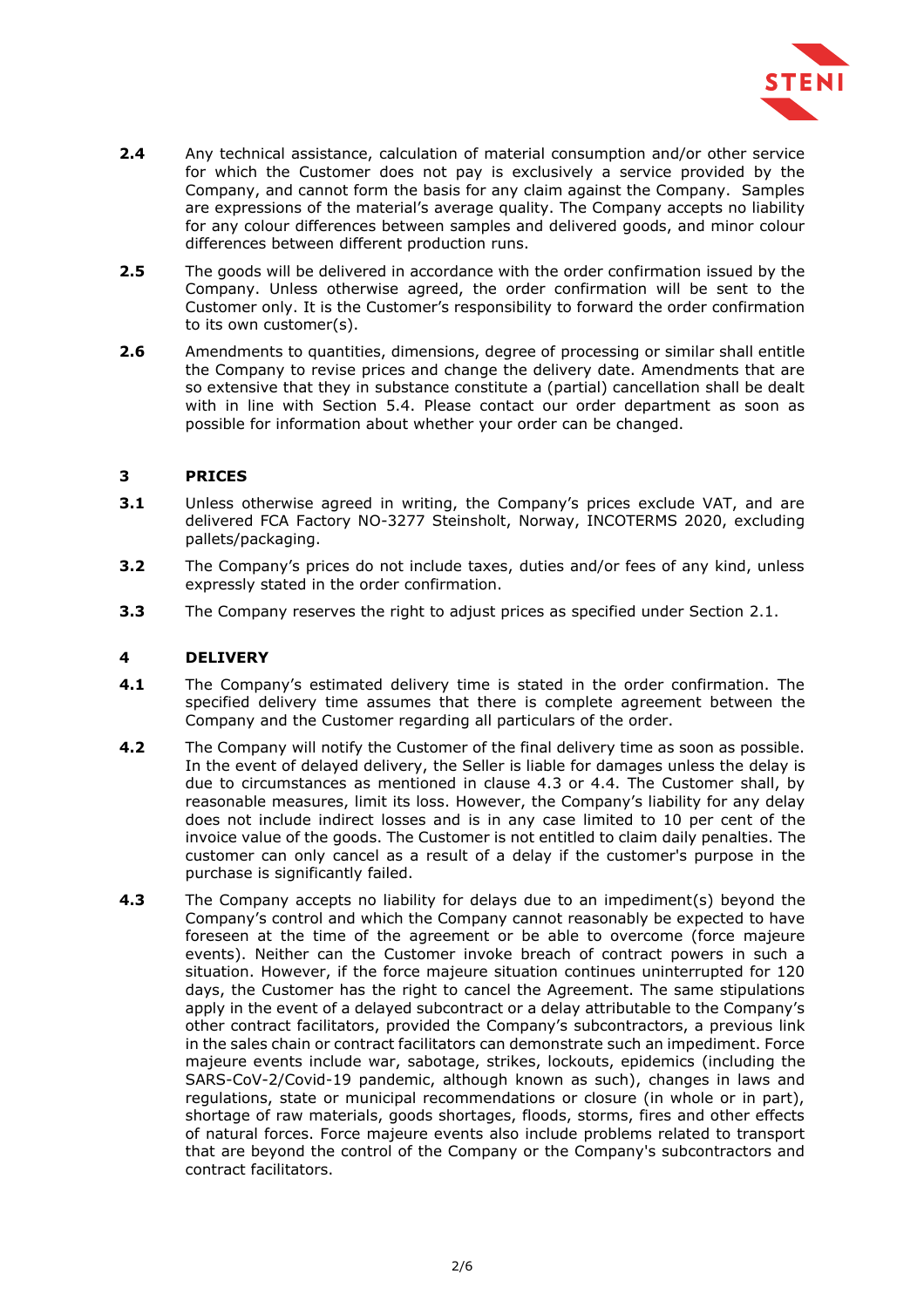

- <span id="page-2-2"></span>**4.4** The Company's delivery time is based on normal societal and delivery conditions and does not take the potential consequences of SARS-CoV-2 (hereinafter "Covid-19 consequences") into account. The Company is entitled to a delayed delivery time to the extent that the consequences of Covid-19 lead to a delay in the Company's delivery. In addition, the Customer may not invoke other breach of contract powers in such a situation. By the potential consequences of Covid-19 is meant both direct and indirect consequences thereof for the Company, the Company's subcontractors, a previous link in the sales chain, or contract facilitators. Examples of such potential consequences include: transport delays, goods shortages, shortage of raw materials, changes to laws and regulations, or state or municipal recommendations or closure.
- <span id="page-2-1"></span>**4.5** Delivery and risk transfer are FCA Factory NO-3277 Steinsholt, Norway, INCOTERMS 2020, excluding pallets/packaging, unless otherwise agreed in writing.
- **4.6** The Company can forward and arrange freight, if desired. In such cases, transport insurance will be charged at 0.2 per cent of the invoice value. The applicable terms and conditions of delivery are confirmed in the Customer's order confirmation and invoice.
- **4.7** If the Customer does not accept or collect the goods at the agreed time and place, the Company may cancel the Agreement immediately or demand immediate payment, even if the Customer has not taken ownership of/collected the goods. In the latter case, the goods shall be stored at the Customer's risk and expense. The Company shall have the same rights if a sale on an agreed call-off order/specification is not ordered or specified as provided for in the Agreement (typically in the order confirmation).

## **5 RETURNS OR CANCELLATION OF OR AMENDMENTS TO THE AGREEMENT**

- **5.1** The Company does not accept the return of goods without prior agreement. See also the current return policy on the Company's website. Goods which are specially obtained for the Customer cannot be returned (e.g. custom formats, pre-drilled panels or elements, specially ordered screws, etc.).
- **5.2** Any returns accepted by the Company shall be properly packaged and undamaged. If the Company accepts a return, the Customer will only be credited for 75 per cent of the invoice value, less pallet and shipping costs.
- <span id="page-2-0"></span>**5.3** Return of disposable pallets will not be credited without prior agreement.
- **5.4** After the Customer has accepted the quotation, a binding agreement has been entered into between the Company and the Customer. After this point, the Customer cannot cancel the Agreement unless the Company has confirmed this in writing. It is up to the Company whether or not to accept cancellation of the Agreement. In the event of an accepted cancellation, the Customer shall fully remunerate the Company (including profits) for the amount stipulated in the cancelled Agreement, less the costs that the Company will save by not fulfilling the Agreement.
- **5.5** Agreements on amendments to the Agreement are not binding until they have been confirmed in writing by the Company. Additional expenses in connection with amended Agreement shall always be covered by the Customer.

#### **6 TERMS OF PAYMENT.BREACH OF CONTRACT ON THE PART OF THE CUSTOMER**

**6.1** Payment is due 30 calendar days after the invoice has been issued. Invoicing takes place no later than the time of delivery. In the event of late payment, the Customer must pay default interest according to the interest rate in the Company's order confirmation.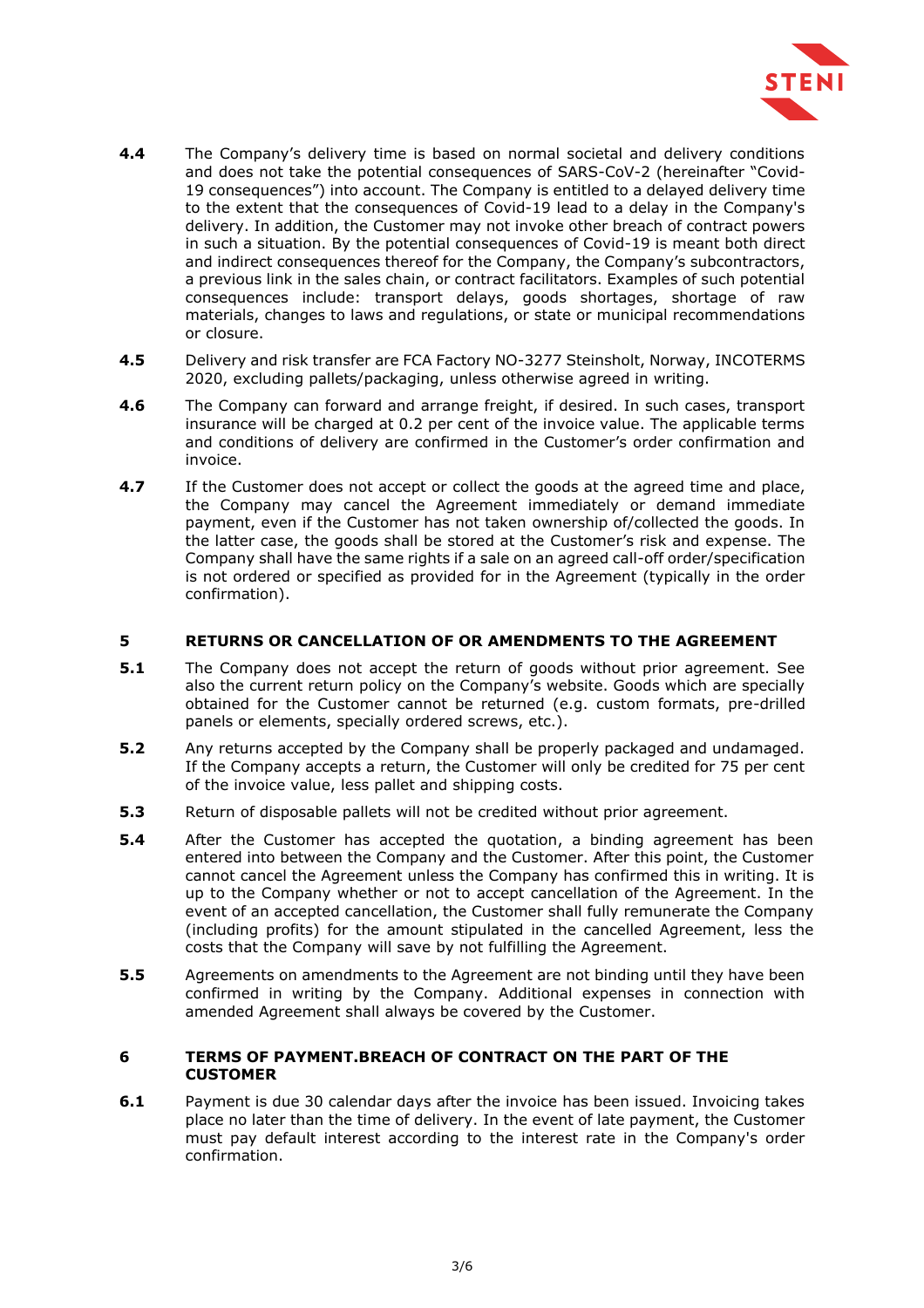

- **6.2** Payments cannot be withheld, offset or reduced on the basis of complaints, claims or counterclaims from the Customer without the prior written approval of the Company.
- **6.3** The Customer shall provide a satisfactory payment guarantee upon request from the Company prior to delivery and possibly before production of the goods.
- <span id="page-3-0"></span>**6.4** If the Customer i) fails to comply with the terms of payment in the Agreement, suspends its payments or becomes insolvent; or the Customer's creditworthiness in the Company's reasonable judgement is determined to be impaired; or a significant portion of the Customer's assets are subject to arrest, distraint or seizure; or ii) if the Customer is in material breach of other obligations under the Agreement, the Company is entitled to immediately: a) declare due all outstanding receivables owed by the Customer, irrespective of any agreed terms of payment, and promptly collect these receivables from the Customer; b) change the terms of payment for all confirmed orders not yet delivered, including require advance payment; c) stop all work on goods ordered by the Customer; d) rescind the Agreement (if the Customer's breach of contract is as outlined in Section [6.4i](#page-3-0)i) and can be rectified, the right of rescission does not take effect until after the expiry of a rectification period of 14 days).
- **6.5** The Customer shall compensate the Company for losses attributable to the Customer's breach of contract. This compensation includes but is not limited to i) all costs and expenses incurred by the Company due to the Customer's breach of contract and stoppage of work; ii) lost profits under the Agreement; and iii) price differences if the goods are subsequently sold to others but at a reduced price.
- **6.6** The company retains ownership of goods sold until the purchase price including interest and charges are paid in full (ref. sections 3-14 to 3-22 of the Norwegian Mortgages and Pledges Act).

## **7 TOLERANCES**

The Company's technical data sheets refer to standard tolerances for measurements and dimensions. This applies unless otherwise agreed in writing. Technical data sheets are available on the Company's website.

## **8 OWNERSHIP AND INTELLECTUAL PROPERTY RIGHTS**

- **8.1** The Company retains ownership rights and all intellectual property rights to all proprietary drawings, cost estimates, etc. Furthermore, the Company retains all intellectual property rights to the goods and related documentation.
- **8.2** The Customer is responsible for ensuring that the products and documentation are used in such a way that they do not violate third-party rights, including intellectual property rights. The Customer shall indemnify the Company against claims made against the Customer or the Company on the basis of use of the goods or any other circumstances beyond the Company's control.

#### **9 DUTY TO INSPECT AND RECEIVING INSPECTION.COMPLAINTS AND CLAIMS, DEFECTS AND THE COMPANY'S LIABILITY**

## **9.1 Receiving inspection**

The Customer shall inspect received goods by: i) verifying that the products received match the delivery note; ii) performing a reasonable quality inspection of the goods; iii) performing an unpacking inspection in accordance with good practice for the goods in question; and iv) checking that the goods are in accordance with the Agreement. Inspections shall be carried out in a reasonable manner on the basis of what can be expected based on the nature of the goods and form of delivery.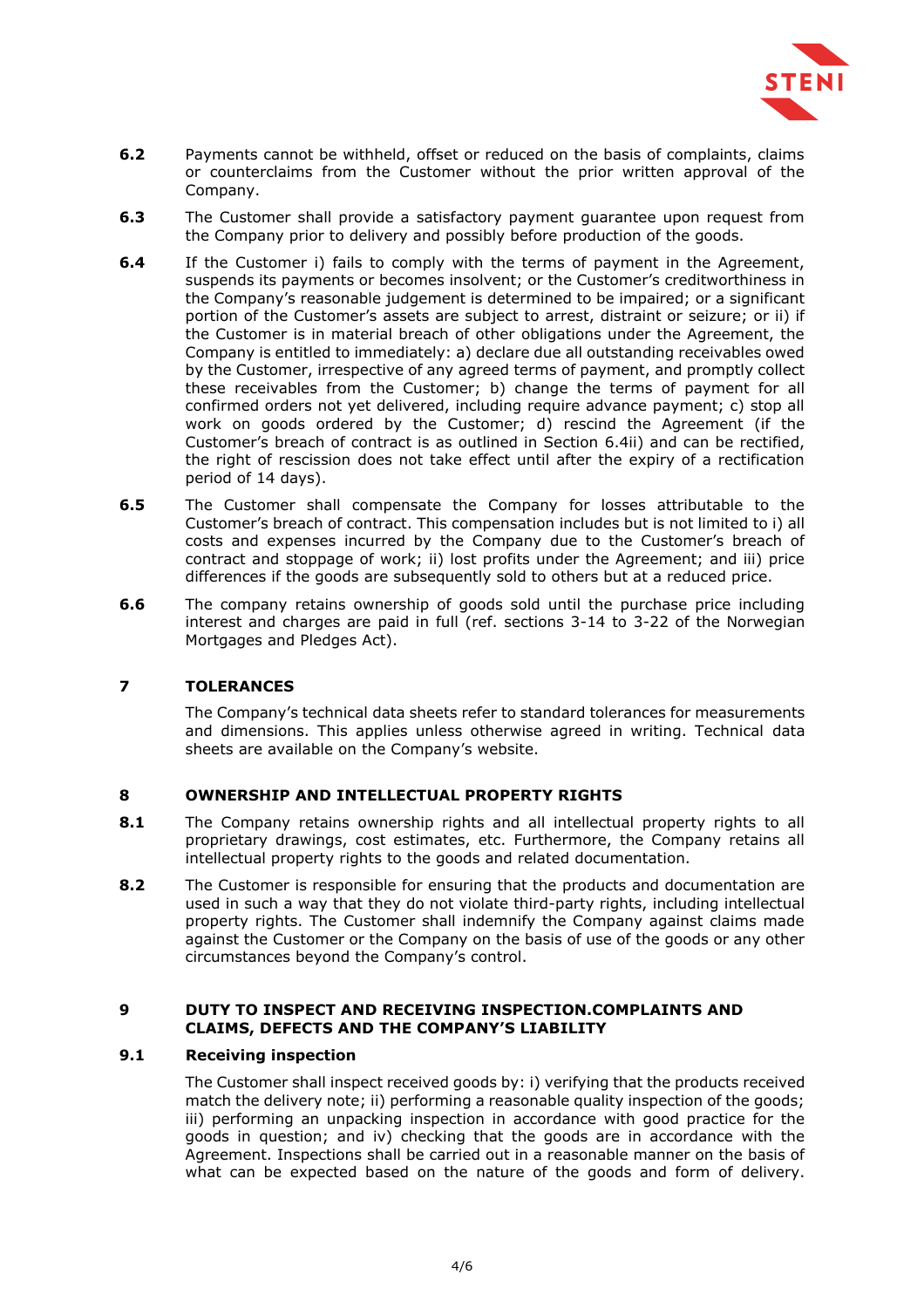

The inspection shall be made against the delivery note and prior to reselling, installing or otherwise using the goods.

# <span id="page-4-1"></span>**9.2 Complaints and claims**

- 9.2.1 The following complaint and claims times apply:
	- (a) Complaints and claims related to any visible damage, transport damage or shortfalls shall be made upon arrival of the goods. The Customer shall submit documentation of such damage or shortfalls to the correct carrier by noting it/them on the delivery note/document, ensuring that it is signed by the driver. Furthermore, the customer shall inform the Company of such damage or shortfalls (even though transport damages pertain to the relationship between the Customer and the haulier since the goods are delivered FCA Factory Steinsholt, Norway (see Section [4.5\)](#page-2-1)).
	- (b) Complaints and claims related to shortfalls in packaged goods shall be submitted immediately and no later than seven working days after arrival. The discrepancies shall be specified in the complaint/claim.
	- (c) Complaints related to defects (see Section [9.3\)](#page-4-0) must be submitted without undue delay and no later than seven business days after the defect is or should have been discovered.
	- (d) Complaints related to delays must be submitted without undue delay and no later than 20 business days after delivery was due to take place.
- <span id="page-4-2"></span>9.2.2 Complaints must be made before the item is used (unless there is a hidden deficiency which means that this was not possible).The Customer loses the right to submit claims if complaints are not submitted in a timely manner and in accordance with Section [9.2](#page-4-1) or if the Company is not notified without undue delay of a defect that the Customer has discovered or should have discovered during a receipt check in accordance with section 9.1. The Customer may not make a claim against the Company later than 5 years after delivery, unless a longer period follows from the Company's Warranty document (see section 9.3)
- 9.2.3 All complaints and claims must be submitted in writing. The Customer's complaint shall specify as far as possible the nature, extent and consequences of the claimed defects. The Company may require the dismantling of an installed panel in order to document the production date (stamped on the back of all the Company's panels).
- 9.2.4 The goods shall not be used until the complaint/claim has been settled with the Company. The Customer is responsible for ensuring that the goods are properly stored until the complaint/claim is settled.

## <span id="page-4-0"></span>**9.3 Defects**

- 9.3.1 Goods are considered to have a defect only if the goods at the time of delivery are not in accordance with the explicit requirements stipulated in the Agreement and the Company's Warranty document (attached to the terms and conditions of sale and available on the Company's website) and this is due to matters for which the Company is responsible. The same applies if the products do not have the following properties for the period specified in the Warranty document.
- 9.3.2 The Customer can claim liability for defects against the Company provided the Customer has submitted a complaint in a timely manner. The Company's liability for defects is specified in the Warranty Document applicable at the time of delivery of the goods and is limited to rectification or redelivery only (at the Company's discretion) as described in the Warranty. For any goods sold without a special guarantee, the Company's liability in the event of a defect is also limited to rectification or redelivery only (at the Company's discretion) in the same manner.